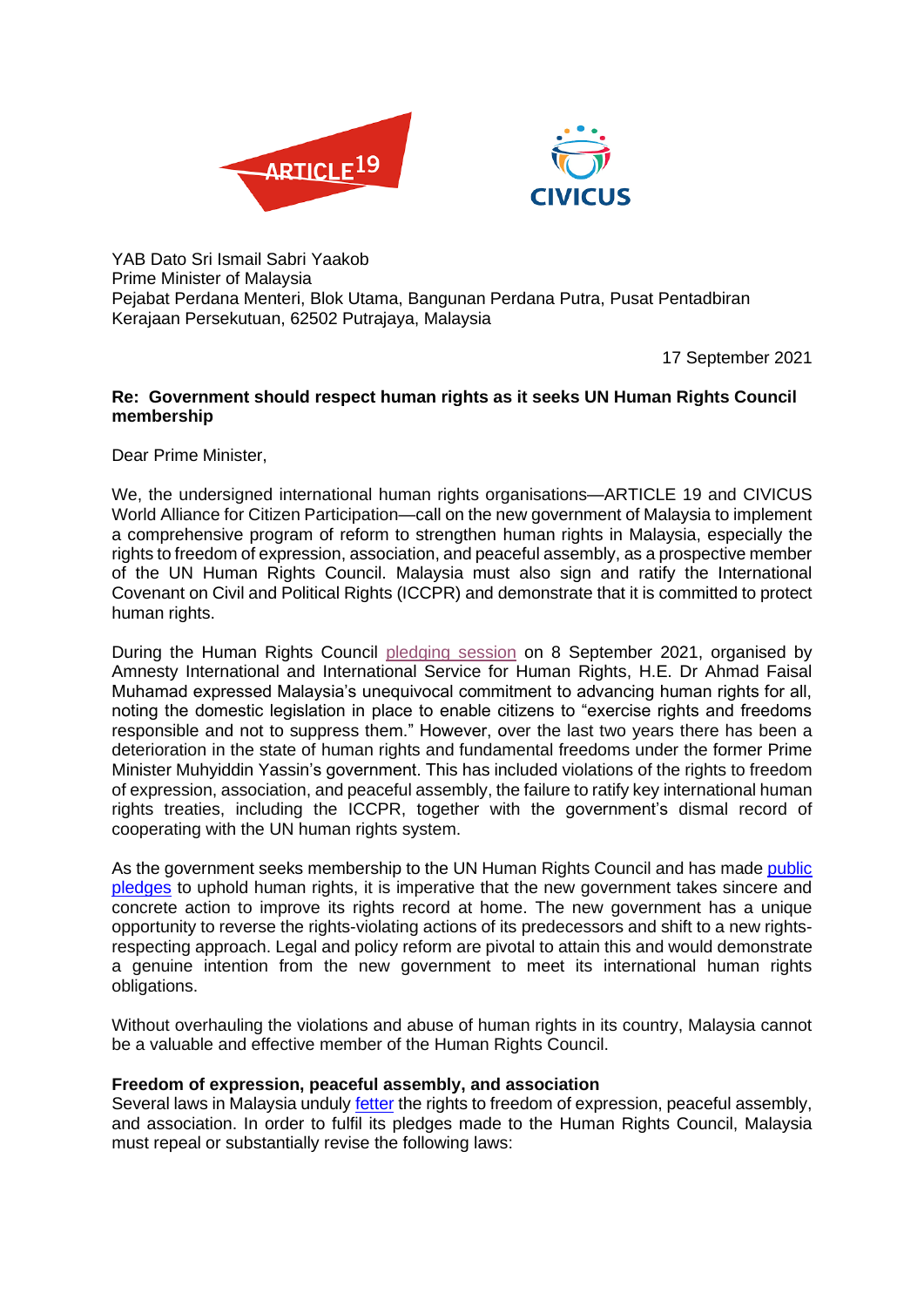- The Sedition Act 1948 Despite the former government's commitment to conduct a study and a review of the security laws, including the [Sedition Act,](https://www.article19.org/resources/malaysia-drop-sedition-charges/) the authorities aggressively applied the law, primarily against government critics. Between January and August 2021, [NGOs documented](https://www.facebook.com/CSOPlatform4Reform/posts/379557267083975) the investigation of 17 cases involving 37 individuals under the Sedition Act. The recent [investigation](https://www.malaysiakini.com/news/589925) of the #Lawan protest organisers under the Sedition Act is worrying and runs contrary to Malaysia's international human rights obligations. The new government must follow-through with its pledge to review this archaic colonial law and should ultimately repeal it, noting that it has no place in a rights-respecting democracy.
- The Communications and Multimedia Act 1998 Under the former government, the [Communications and Multimedia Act](https://www.article19.org/resources/malaysia-communications-multimedia-act/) continued to be used as the primary tool to censor [human rights defenders,](https://www.article19.org/resources/malaysia-end-harassment-of-civil-society/) [journalists,](https://www.article19.org/resources/malaysia-critics-suppressed-police-brutality-unaddressed/) [artists](https://www.article19.org/resources/malaysia-end-investigations-satire-artist/), [political opponents,](https://www.article19.org/resources/malaysia-end-harassment-of-civil-society/) and ordinary members of the public who have been critical of government officials or Malaysian royalty or shared opinions about issues deemed sensitive, such as race and religion. We are encouraged to hear H.E. Dr Ahmad Faisal Muhamad state during the Human Rights Council pledging session on 8 September 2021 that, "the government is in the midst of amending the Communications and Multimedia Act." The new government must ensure the Act is adequately reformed in consultation with stakeholders so it can no longer be used by authorities as a weapon to silence expression.
- The Peaceful Assembly Act 2012 In its pledges to the Human Rights Council, the government committed to a review of the problematic Peaceful Assembly Act. It is imperative that this review leads to legislative reform of this law, which authorities have used to target protest organisers and discourage assemblies. The space for peaceful protests [shrank](https://www.article19.org/resources/malaysia-arrest-vigil-attendees-governments-latest-harassment-against-lawan-protesters/) considerably under the previous administration, who disrupted gatherings critical of authorities and arbitrarily arrested peaceful protesters under the guise of dealing with the pandemic. We urge the new government to reverse this approach and ensure adequate protection for the right to freedom of peaceful assembly.
- The Societies Act 1966 Muhyiddin's government utilised the broad powers of the Societies Act to **[delay and even reject](https://www.malaymail.com/news/malaysia/2021/01/07/after-pejuang-mudas-registration-bid-rejected-by-ros-as-well/1938124)** the formation of new political parties, undermining the right to freedom of association, which is critical in a functioning democracy. While not included in its written pledges, we encourage the government to substantively revise this law, ceasing its use as a barrier to the exercise of the freedom of association.
- Other legislation routinely used to silence dissent includes Sections 504 and 505b of the Penal Code, the Printing Presses and Publications Act 1984, the Film Censorship Act 2002, Section 114 of the Evidence Act 1950, and the Official Secrets Act 1972. Wholesale reform of these laws is required to ensure that the right to freedom of expression can be exercised in the country without fear.

The reform or repeal of the aforementioned laws have been [repeatedly](https://www.malaysiakini.com/news/523771) raised by the Malaysian human rights commission, [human rights groups,](https://www.civicus.org/index.php/media-resources/media-releases/5063-malaysia-muhyiddin-government-escalating-efforts-to-silence-dissent) the [UN High Commissioner for](https://www.ohchr.org/EN/NewsEvents/Pages/DisplayNews.aspx?NewsID=25108&LangID=E)  [Human Rights,](https://www.ohchr.org/EN/NewsEvents/Pages/DisplayNews.aspx?NewsID=25108&LangID=E) [UN Special Rapporteurs,](https://spcommreports.ohchr.org/TMResultsBase/DownLoadPublicCommunicationFile?gId=26287) an[d other States](http://daccess-ods.un.org/access.nsf/Get?Open&DS=A/HRC/40/11&Lang=E) as essential to safeguarding human rights in the country. Encouragingly, during the pledging session, H.E. Dr Ahmad Faisal Muhamad stated that "the government is cognizant of the need to continuously review these acts to make sure that they continue to be efficient, continue to be relevant, and in line with international standards." To demonstrate that this commitment is sincere, the government must prioritise meaningful legislative reform of all laws impeding on the rights to freedom of expression, association, and peaceful assembly.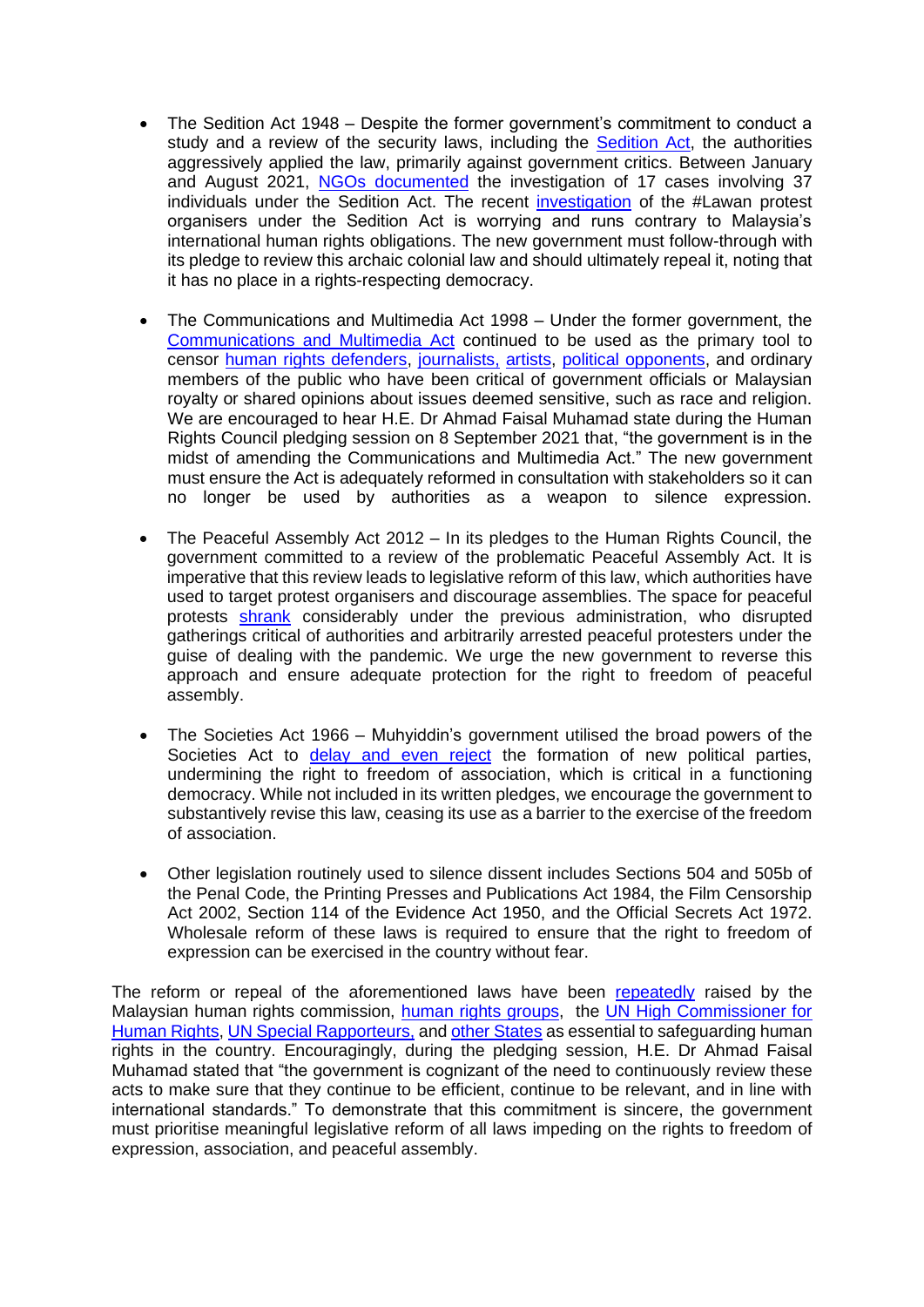## **Undermining accountability mechanisms**

ARTICLE 19 and CIVICUS are further concerned that domestic accountability mechanisms have been weakened in Malaysia. While the Human Rights Commission of Malaysia (SUHAKAM) retains its "A" status as a National Human Rights Institution, SUHAKAM's yearly reports have been largely ignored by the government. Although SUHAKAM's 2018 report was [debated](https://www.malaysiakini.com/news/502543) for the first time in parliament after 19 years under the previous Pakatan Harapan government in December 2019, there was a lack of [follow-through](https://www.suhakam.org.my/wp-content/uploads/2020/12/Press-Statement-No.-36-2020_SUHAKAM-is-Disappointed-that-its-2019-Annual-Report-will-not-be-Debated-in-Parliament-this-Year.pdf) by Muhyiddin's government.

Concerningly, on 8 August 2021 SUHAKAM [announced](https://suhakam.org.my/2021/08/press-statement-no-28-2021_suhakam-is-concerned-over-the-incidents-of-intimidation-reprisals-against-human-rights-defenders/) that its commissioners have been called in for police questioning over their attendance as monitors at the [#Lawan protest.](https://www.malaysiakini.com/news/585291) Two SUHAKAM commissioners, Jerald Joseph and Dato Mah Weng Kai, were investigated on 5 August at the Dang Wangi District Police Headquarters under Section 21A of the Prevention and Control of Infectious Diseases Act 1988 and the Peaceful Assembly Act.

In presenting its candidacy for membership of the UN Human Rights Council, Malaysia made the voluntary commitment to "[c]ontinue to strengthen human rights institutions and mechanisms in Malaysia." The government pledged funding support, law review, and more government agency engagement with SUHAKAM. A crucial requirement for fulfilling this pledge is for the government to meaningfully engage with SUHAKAM, viewing them as a key partner in upholding human rights.

#### **Discrimination**

In its pledges to the Human Rights Council, the government stated that it would "continue to promote diversity," and that it "firmly embraces the values of inclusivity, acceptance, and understanding in ensuring harmony and peaceful coexistence." The government asserted that it will take a "whole-of-society approach in the promotion and protection of human rights in the country."

Despite legislative protections in Malaysia, namely Article 8(2) of the Malaysian Constitution, which prohibits discrimination on the grounds of religion, race, descent, place of birth or gender, systemic discrimination against minorities persists. ARTICLE 19 and CIVICUS are concerned about homophobic and discriminatory language and actions directed at [LGBTQI](https://www.article19.org/resources/malaysia-abandon-criminalisation-of-lgbtqi-community/)  [communities,](https://www.article19.org/resources/malaysia-abandon-criminalisation-of-lgbtqi-community/) [refugees,](https://www.article19.org/resources/malaysia-article-19-and-partner-organisations-urge-malaysia-prime-minister-to-respond-to-hate-speech-against-the-rohingya/) migrants, and [religious minorities](https://www.article19.org/resources/malaysia-un-rights-review-must-accelerate-progress-on-human-rights-reforms/) in Malaysia. Any form of national unity must include the rights of minorities, and there is a crucial need for more inclusive and non-discriminatory policies in place.

#### **Police reform**

While the government made no reference to police reform in its pledges to the Human Rights Council, ARTICLE 19 and CIVICUS note that it is a pivotal aspect of improving rights protection in Malaysia. Police reform should be prioritised alongside legal reform, as the arbitrary implementation of rights-respecting laws can still lead to human rights violations.

ARTICLE 19 and CIVICUS have [recorded](https://www.article19.org/wp-content/uploads/2021/03/2021.03.08-A19-CIVICUS-Rights-in-Reverse-report-March-2021-updated2-min.pdf) dozens of incidents of harassment and intimidation by police against activists, human rights defenders and ordinary citizens because of the exercise of their right to freedom of expression. Without police reform, existing restrictive legal provisions will continue to be used to intimidate vocal critics and to shrink civic space in Malaysia.

The new government must reform the Royal Malaysia Police and establish a dedicated Independent Police Complaints and Misconduct Commission (IPCMC) with a mandate to receive and investigate complaints about police misconduct and abuse. The IPCMC should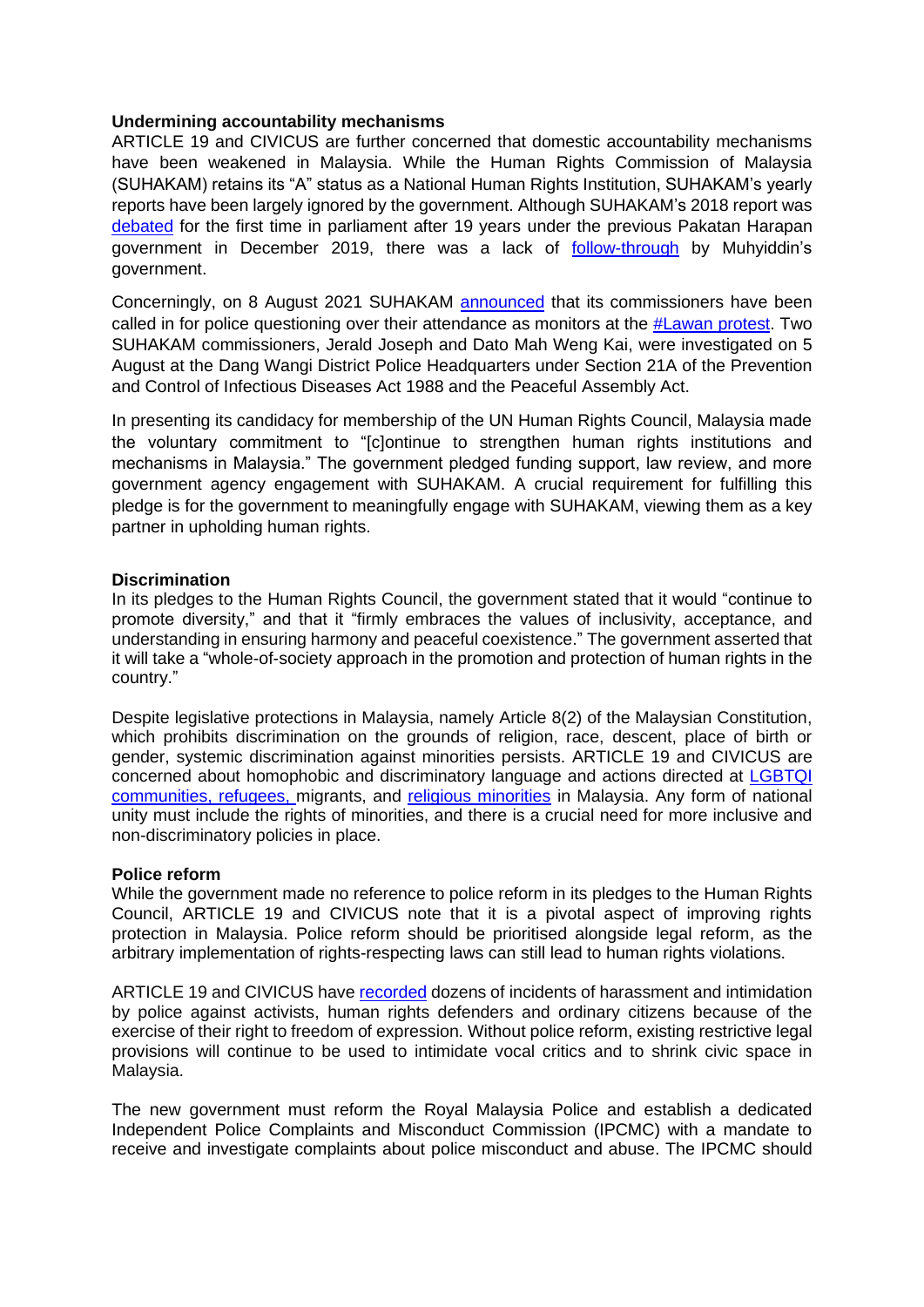be given the necessary powers to investigate abuses, compel cooperation from witnesses and government agencies, subpoena documents, and submit cases for prosecution.

## **Commitments to the UN human rights mechanisms**

It is encouraging to hear Malaysia's pledge to assess, monitor and implement its Universal Periodic Review (UPR) recommendations. The government has committed to work closely with the UN Office of the High Commissioner for Human Rights (OHCHR) and the UN in Malaysia to jointly develop a UPR "Monitoring Matrix" to measure the implementation of UPR recommendations that Malaysia has accepted. It has also committed to a "multi-stakeholder biannual consultation" with involvement from civil society and the UN to follow up on UPR recommendations. If adequately acted upon, these commitments could give rise to farreaching improvements to human rights in Malaysia.

Despite this, the government's cooperation with mechanisms of the UN Human Rights Council has historically been incredibly poor. Civil society groups working on the UPR process in Malaysia, in their 2021 [midterm UPR report,](https://www.upr-info.org/sites/default/files/document/malaysia/session_31_-_november_2018/mid-term_report_for_malaysias_3rd_cycle_by_civil_society_comango.pdf) concluded that steps towards ratifying the core human rights instruments, including the ICCPR, have progressed extremely slowly despite commitments made since the [first UPR cycle](https://www.upr-info.org/en/review/Malaysia/Session-04---February-2009) in 2009. ARTICLE 19 and CIVICUS hope the new administration will speed up the process of ratification to illustrate its commitment to human rights as it seeks Human Rights Council membership.

In 2019, the Pakatan Harapan government implemented a policy of standing open invitations for visits by the UN Special Procedures. Malaysia has previously hosted various Special Rapporteurs including [on the sale and sexual exploitation of children,](https://www.ohchr.org/EN/NewsEvents/Pages/DisplayNews.aspx?NewsID=23675&LangID=E) [on the human rights to](https://www.ohchr.org/en/NewsEvents/Pages/DisplayNews.aspx?NewsID=23838&LangID=E)  [safe drinking water and sanitation,](https://www.ohchr.org/en/NewsEvents/Pages/DisplayNews.aspx?NewsID=23838&LangID=E) and [on extreme poverty and human rights.](https://www.ohchr.org/EN/NewsEvents/Pages/DisplayNews.aspx?NewsID=24912) The new government should uphold this policy of open invitations, and in particular extend invitations to the Special Rapporteurs on the Rights to Freedom of Peaceful Assembly and of Association, on the Promotion and Protection of the Right to Freedom of Opinion and Expression, and on Freedom of Religion or Belief. ARTICLE 19 and CIVICUS urge the new government to respond to [individual communications](https://spcommreports.ohchr.org/TmSearch/Results) from Special Procedures and enter into meaningful dialogues with UN experts rather than deny allegations outright as previous governments have.

#### **Recommendations**

To demonstrate its commitment to human rights as a prospective member of the UN Human Rights Council, ARTICLE 19 and CIVICUS make the following recommendations to the Malaysian government:

- Ratify the core human rights instruments and their optional protocols, including the ICCPR, and rescind reservations to existing treaties that are contrary to their objectives and principles;
- Extend a standing invitation to all UN Special Procedures, and act swiftly to facilitate visits by the mandates on freedom of expression and on freedom of peaceful assembly and association;
- Implement all recommendations made by UN Member States during the previous cycle of Malaysia's UPR, in particular those relating to civic space;
- Repeal the Sedition Act 1948, the Printing Presses and Publications Act 1984, Official Secrets Act 1972, and the Film Censorship Act 1998;
- Reform the Communications and Multimedia Act 1998, in particular Section 233(1)(a), to ensure it fully complies with international freedom of expression law and standards;
- Reform the Penal Code, including Sections 504 and 505b, the Peaceful Assembly Act 2012, Section 114 of the Evidence Act, and the Societies Act 1966 in accordance with international law and standards;